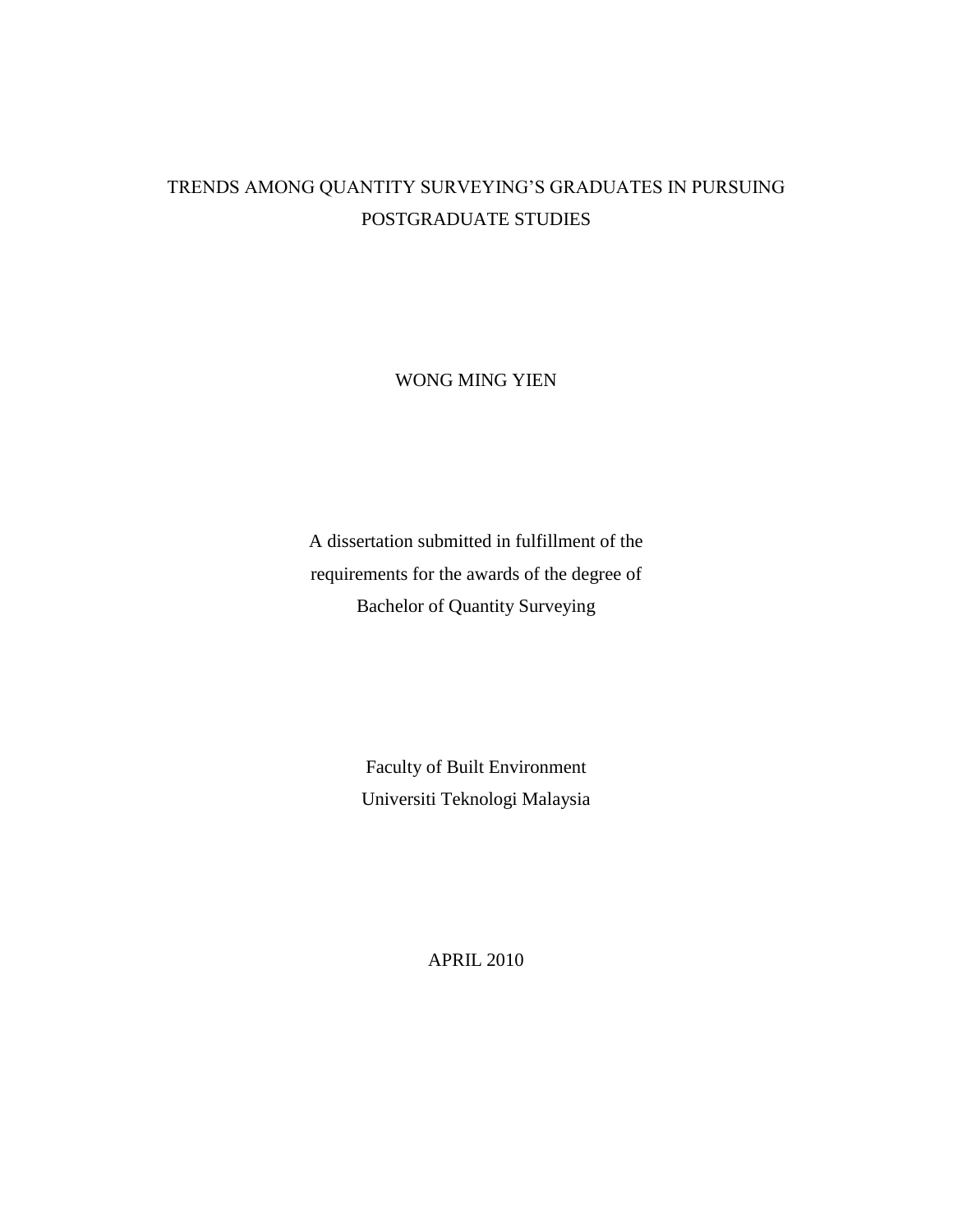## **ABSTRACT**

In recent years, the rapid growth in the construction industry of Malaysia has increased the demand for construction consultants especially, Quantity Surveyor. Thus, it is important to produce well qualified Quantity Surveying's graduates who can meet the challenges in the construction field as their role have also evolved along with the construction development. In order to produce more qualified Quantity Surveyors, Quantity Surveying's graduates were encouraged to pursue postgraduate studies. Besides, there are many universities offering postgraduate courses and this often makes them keen in pursuing their postgraduate studies. As a result, there are increasing number of graduates pursuing postgraduate study. Therefore, the purpose of this study is to identify the reasons and benefits in pursuing postgraduate study. The research was focused on the Quantity Surveying's graduates in UTM, USM, UM and UiTM who are pursuing postgraduate studies. This study was conducted through survey where questionnaires were distributed to the respondents, and the Statistical Packages for Social Science (SPSS) analysis system was used to achieve the objective of the study. The findings of the study showed that the increase career prospect was the main reason for the respondents to pursue postgraduate study. Furthermore, majority of the respondents agreed that enhancing knowledge was the most beneficial in pursuing postgraduate study. Hopefully, the outcome of this research will serve as a reference to Quantity Surveying's graduates who are considering whether or not to pursue postgraduate study.